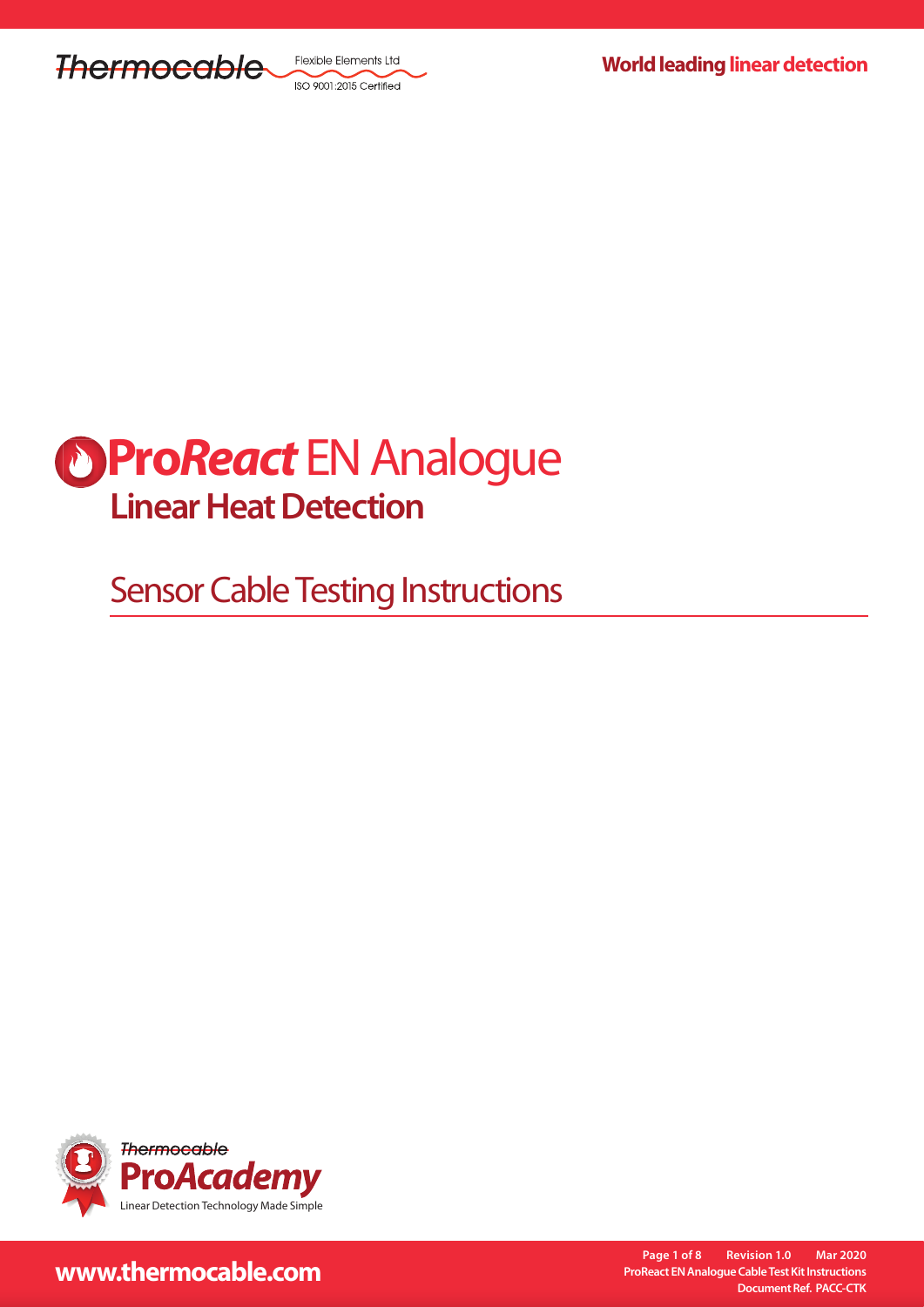### **Contents:**

| <b>ProReact EN Analogue Sensor Cable Test Kit</b> | Page 3 |
|---------------------------------------------------|--------|
| - Overview                                        |        |
| - Kit Contents                                    |        |
| - Technical Information                           |        |
| <b>Operating Instructions</b>                     | Page 6 |
| <b>Troubleshooting</b>                            | Page 8 |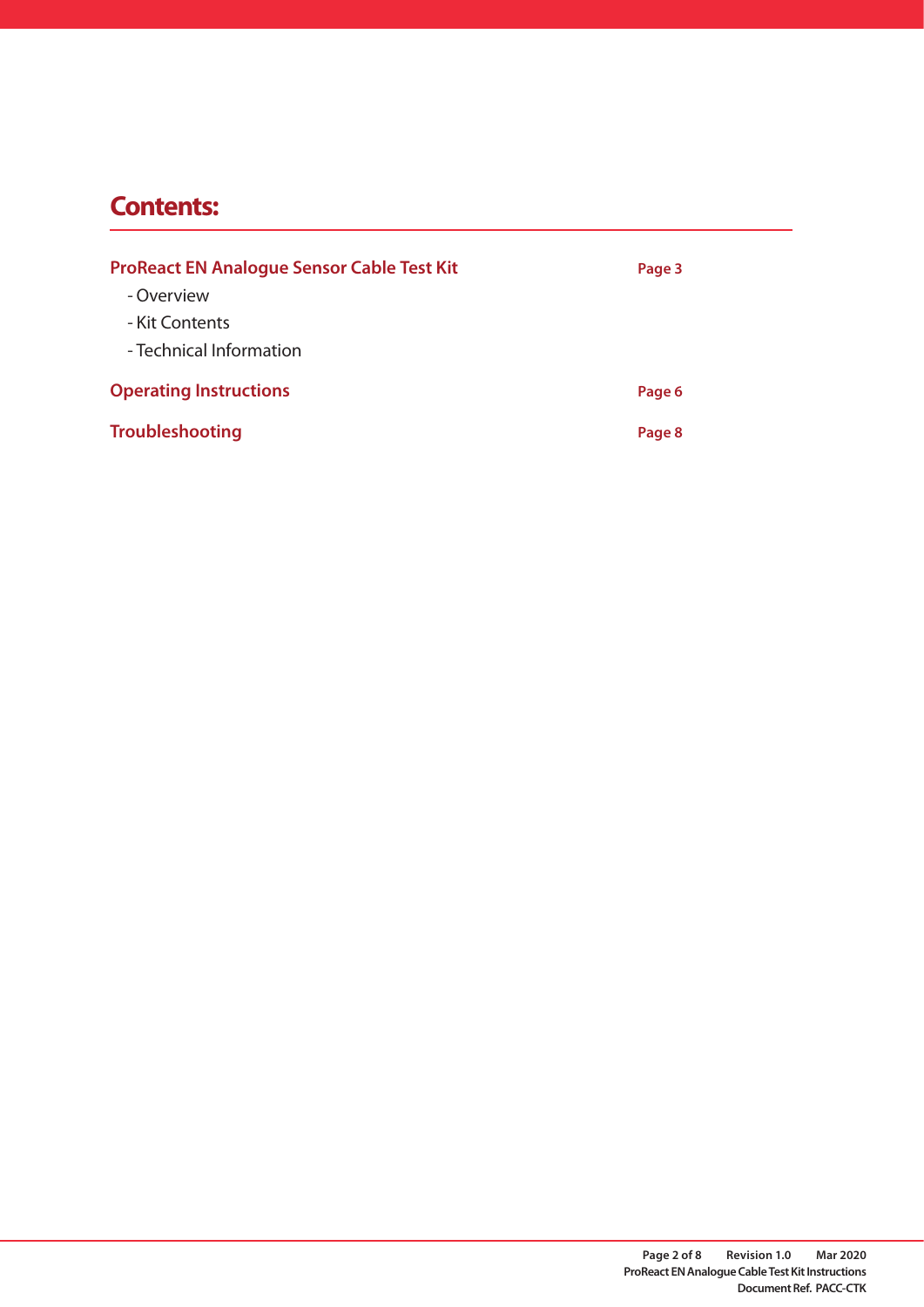### **ProReact EN Analogue Sensor Cable Test Kit**

### **Overview**

The ProReact EN Analogue Sensor Cable Test Kit provides users with a practical and safe method of verifying the operational performance of Thermocable's ProReact EN Analogue Sensor Cable post-installation.

Testing is recommended to be undertaken periodically to ensure correct operation of the system. The functional test must be carried out on 1-3%

of the total sensor cable length, which should have been made accessible during the system design and installation as per the manufacturer's recommendations.

A functional test is straightforward to be undertaken and a test kit can be re-used where necessary.

### **Kit Contents**

Each ProReact EN Analogue Sensor Cable Test Kit (A1900) contains:

| <b>Part Code</b> | <b>Product Description</b>                                  | <b>Quantity</b> | Spare part availability |
|------------------|-------------------------------------------------------------|-----------------|-------------------------|
| A1904            | 120V/240Vac to 50Vac Power supply unit                      |                 |                         |
| A1901            | ProMinder Red Cable for zone lengths between 50m to 125m    |                 |                         |
| A1902            | ProMinder Blue Cable for zone lengths between 100 to 350m   |                 |                         |
| A1903            | ProMinder Brown Cable for zone lengths between 175m to 500m |                 |                         |
| A1905            | 35x450mm length (10mm internal diameter) pipe insulation    |                 |                         |
| A1175-100        | 110°C constant rated indoor/outdoor tie wrap (Pack of 100)  |                 |                         |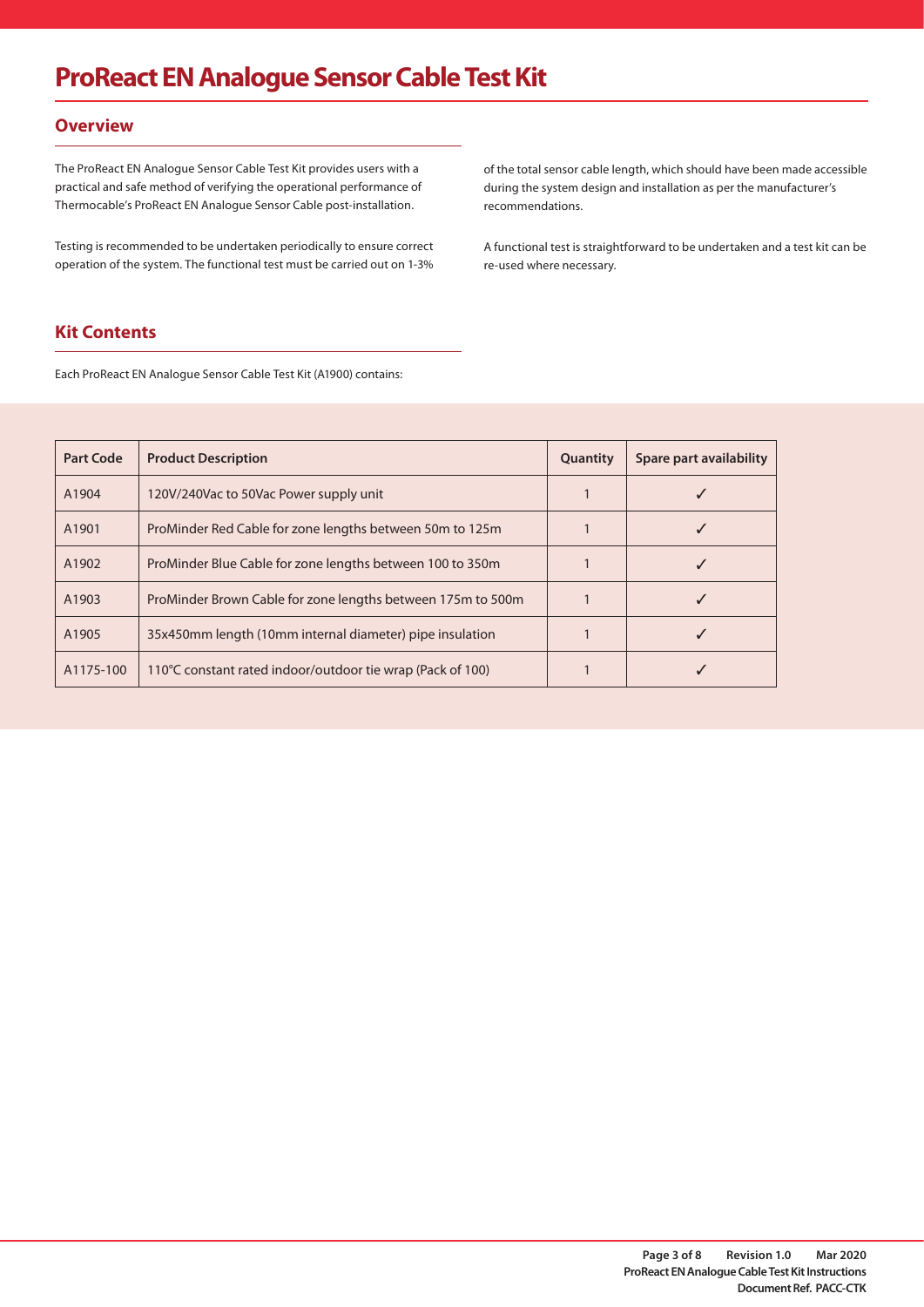# **Technical Information: 120V/240Vac to 50Vdc Power supply unit**

| <b>Part No:</b>                  | A190             |
|----------------------------------|------------------|
| <b>Part Description:</b>         | 120V             |
| <b>Dimensions (inc. handle):</b> | 185r             |
| <b>Operating Temperature:</b>    | $0^0C$           |
| <b>Operating Humidity:</b>       | $0%$ t           |
| <b>Input Voltage:</b>            | $120\lambda$     |
| <b>Output Voltage:</b>           | 50V <sub>5</sub> |
| <b>Max. Input Current:</b>       | 1.5A             |
| <b>Max. Output Current:</b>      | <b>5A</b>        |
|                                  |                  |

#### **Part No:** A1904

120V/240Vac to 50Vac power supply unit **Dimensions (inc. handle):** 185mm H x 160mm W x 260mm D  $0^{\circ}$ C to  $+50^{\circ}$ C **Operating Humidity:** 0% to 90% RH 120V or 240Vac switchable **Output Voltage:** 50Vac



*Figure 1: Power supply unit rear*



*Figure 2: Power supply unit front*



*Figure 3: Power supply unit front panel*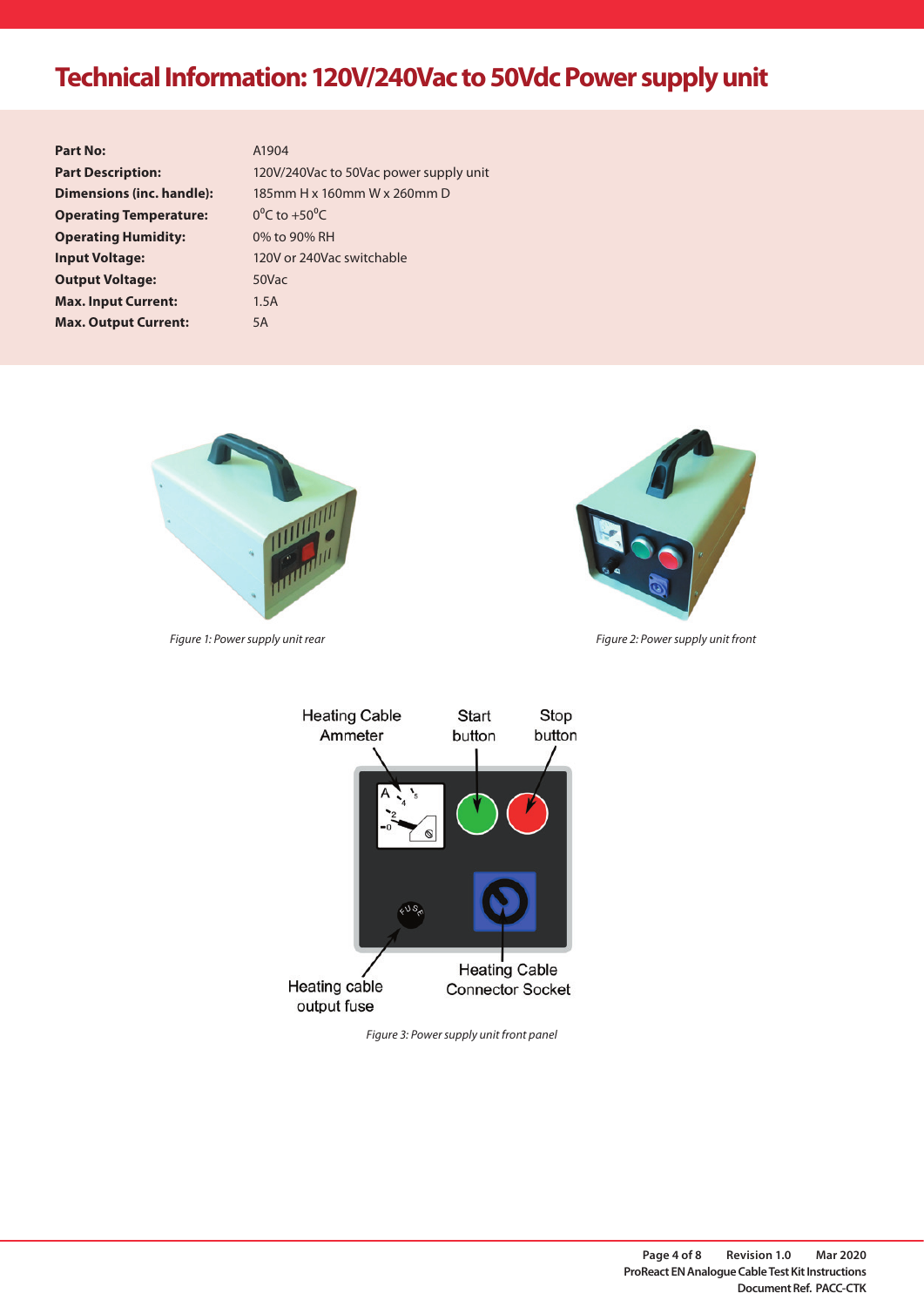# **Technical Information: ProMinder Cable(s)**

| <b>Diameter:</b>              | 6.35mm (0.250 in)                  |
|-------------------------------|------------------------------------|
| <b>Minimum Bend Radius:</b>   | 50 <sub>mm</sub>                   |
| <b>Operating Temperature:</b> | $-40^{\circ}$ C to $+40^{\circ}$ C |
| <b>Operating Humidity:</b>    | 0 to 99% RH                        |
| <b>Thermal Power Output:</b>  | Approx. 15W/m                      |

| <b>Part code</b>                                                                    | <b>Part Description</b>                                    | Heated Length (m) |  |  |
|-------------------------------------------------------------------------------------|------------------------------------------------------------|-------------------|--|--|
| A1901                                                                               | ProMinder Red Cable for zone lengths between 50m - 125m    | 3.6               |  |  |
| A1902                                                                               | ProMinder Blue Cable for zone lengths between 100 - 350m   | 10.2              |  |  |
| A1903                                                                               | ProMinder Brown Cable for zone lengths between 175m - 500m | 16.6              |  |  |
| (each cable includes 5m cold lead with plug on for connecting to power supply unit) |                                                            |                   |  |  |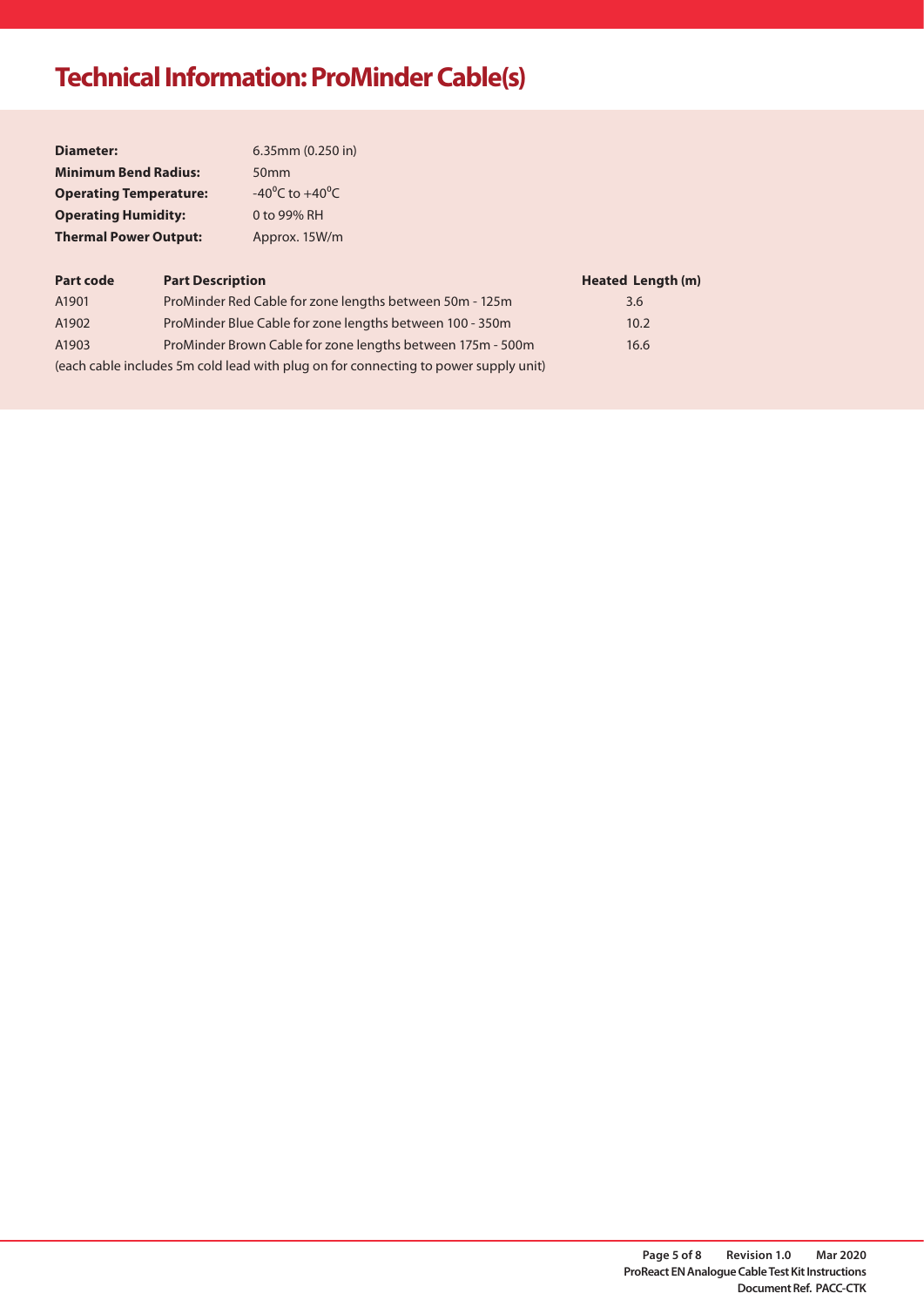### **Operating Instructions**

The ProReact EN Analogue Sensor Cable Test Kit can be used to carry out a functional test on a ProReact EN Analogue LHD system. The test kit is designed to heat up between 1% and 3% of the sensor cable, simulating a real fire or overheat condition. A typical test setup is shown in Figure 4.



*Figure 4: Typical ProReact EN Analogue Sensor Cable Test Kit setup*

- 1. Determine the zone length of the sensor cable that is to be tested. If the zone length is not known, it can be calculated by dividing the calibration resistance in kohms (which should be recorded on the label on the reverse of the controller lid) by 0.017. For example, if the calibration resistance is 1.50kohms then the zone length is approximately 1.5 / 0.017 = 88m.
- 2. Based upon the zone length, select the most suitable heating cable:
	- 1. Zone length between 50m to 125m  $\rightarrow$  select ProMinder Red cable
	- 2. Zone length between 100m to 350m  $\rightarrow$  select ProMinder Blue cable
	- 3. Zone length between 175m to 500m → select ProMinder Brown cable
- 3. Locate a suitable section of sensor cable to attach the heating cable to. A minimum of 1% of the sensor cable will need to be heated but for the best test results, try and attach the heating cable to approximately 3% of the sensor cable. For example, if the zone length is 88m as previously calculated, attach the ProMinder Red cable to 2.6m (3% of 88 metres) section of sensor cable. It is acceptable to attach the heating cable to more than 3% of the sensor cable if possible.
- 4. The heating cable should be in close proximity to the sensor cable for the heat to transfer effectively. It is acceptable for the sensor cable and heating cable to touch each other. To further aid in the heat transfer fix pipe insulation around the heating cable and sensor cable to prevent excessive heat loss during the test. **Not enough heat is generated by the heating cable to raise the**  temperature of the sensor cable sufficiently in order to trigger an alarm without the use of the pipe insulation.
- 5. The pipe insulation is provided in 450mm lengths so it can be fixed between support brackets installed at the recommended spacing.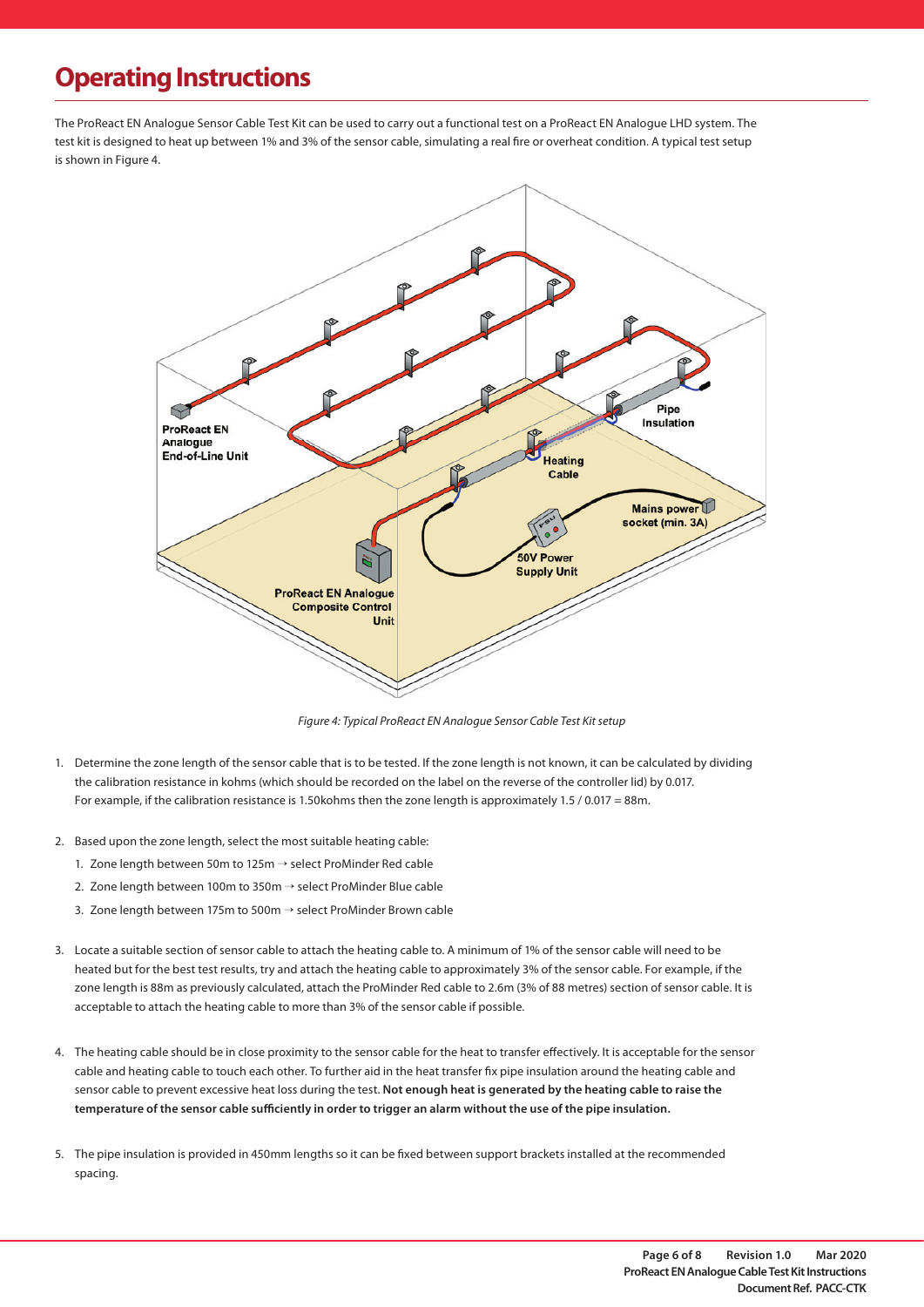### **Operating Instructions contd.**

- 6. It may be preferable to temporarily secure the heating cable to the sensor cable using the provided tie wraps. Alternatively, it is acceptable to temporarily attach the heating cable to the support brackets.
- 7. Once the heating cable has been fixed in place and the pipe insulation placed around the sensor cable and heating cable, plug the heating cable into the power supply unit on the front panel (see Figure 3). The heating cable plug pushes into the socket and then twists clockwise to lock in place. To remove the heating cable pull the silver lever back on the plug and twist anti-clockwise.
- 8. **Before plugging the power supply unit into a suitable mains outlet, check the supply voltage switch on the rear panel of the power supply unit is set to the appropriate voltage (either 240Vac or 120Vac)**. The supply voltage switch is set to 240Vac by default. Use a flat screwdriver to turn the supply voltage switch to the correct setting. The power supply unit may be damaged if the supply voltage switch is set incorrectly.
- 9. Plug the power supply unit into a mains supply, able to supply a minimum of 3A, using the supplied lead. If a different mains outlet plug is required it may be sourced locally and connected into the power supply unit 3-pin C14 IEC socket on the rear panel.
- 10. Once the power supply unit has been plugged in it should power up and the red Stop button will be lit.
- 11. Ensure the heating cable is installed correctly. Any section of heating cable not installed around the sensor cable should be left in open air and must not be covered up or overlap with other sections of the heating cable, which may result in overheating.
- 12. Where possible, it will aid testing of the ProReact EN Analogue system to reduce the chosen alarm temperature to the lowest setting for the purpose of the test. For example, if the current alarm temperature setting is 100 deg C, for the duration of the test the alarm temperature setting should be changed to 64 deg C or 54 deg C. The minimum alarm temperature setting will depend upon the present ambient temperature of the sensor cable, a higher ambient temperature will necessitate a higher alarm temperature. Refer to the ProReact EN Analogue installation and instruction manual for guidance. If the alarm temperature setting was changed always return the setting to the original value once the test is completed.
- 13. Press the green Start button on the front panel of the power supply unit to start the test. The green Start button will light up and the red Stop button light will turn off. The power supply unit supplies power to the heating cable for approximately 20 minutes, during which time the temperature around the sensor cable where the heating cable has been installed should increase sufficiently enough to trigger an alarm.
- 14. After the green Start button has been pressed, check the ammeter on the power supply unit front panel to ensure the heating cable is receiving power.
	- 1. For the ProMinder Red cable the ammeter should show approximately 1A
	- 2. For the ProMinder Blue cable the ammeter should show approximately 3A
	- 3. For the ProMinder Brown cable the ammeter should show approximately 4.9A

**If the ammeter does not show the correct value, press the red Stop button immediately and investigate why the current may be incorrect (see troubleshooting section).**

- 15. No further action needs to be taken with the power supply unit during the test. It may be helpful to monitor the current sensor cable resistance on the analogue control unit under test to check the resistance is decreasing as the test progresses (see the ProReact EN Analogue installation and instruction manual for reading the current sensor cable resistance).
- 16. An alarm should be triggered on the ProReact control unit before the 20 minute test period is over. The heating cable heats up slowly to prevent overheating and requires a minimum of 5 minutes to reach a temperature required to trigger an alarm. It may be necessary in some installations and test setup to wait for the entire test period before an alarm is triggered. Monitor the control unit resistance to determine if and when an alarm is going to be triggered.
- 17. After 20 minutes the power supply unit will automatically switch off the heating cable, the red Stop button light will turn on and the green Start button light will turn off. The heating cable can take up-to 20 minutes to cool down before a test can be repeated. It is strongly advised not to immediately restart a test as this may result in the sensor cable or heating cable being damaged.
- 18. After a successful test the heating cable and pipe insulation should be carefully removed from the sensor cable section and the sensor cable checked for any signs of damage or overheating.